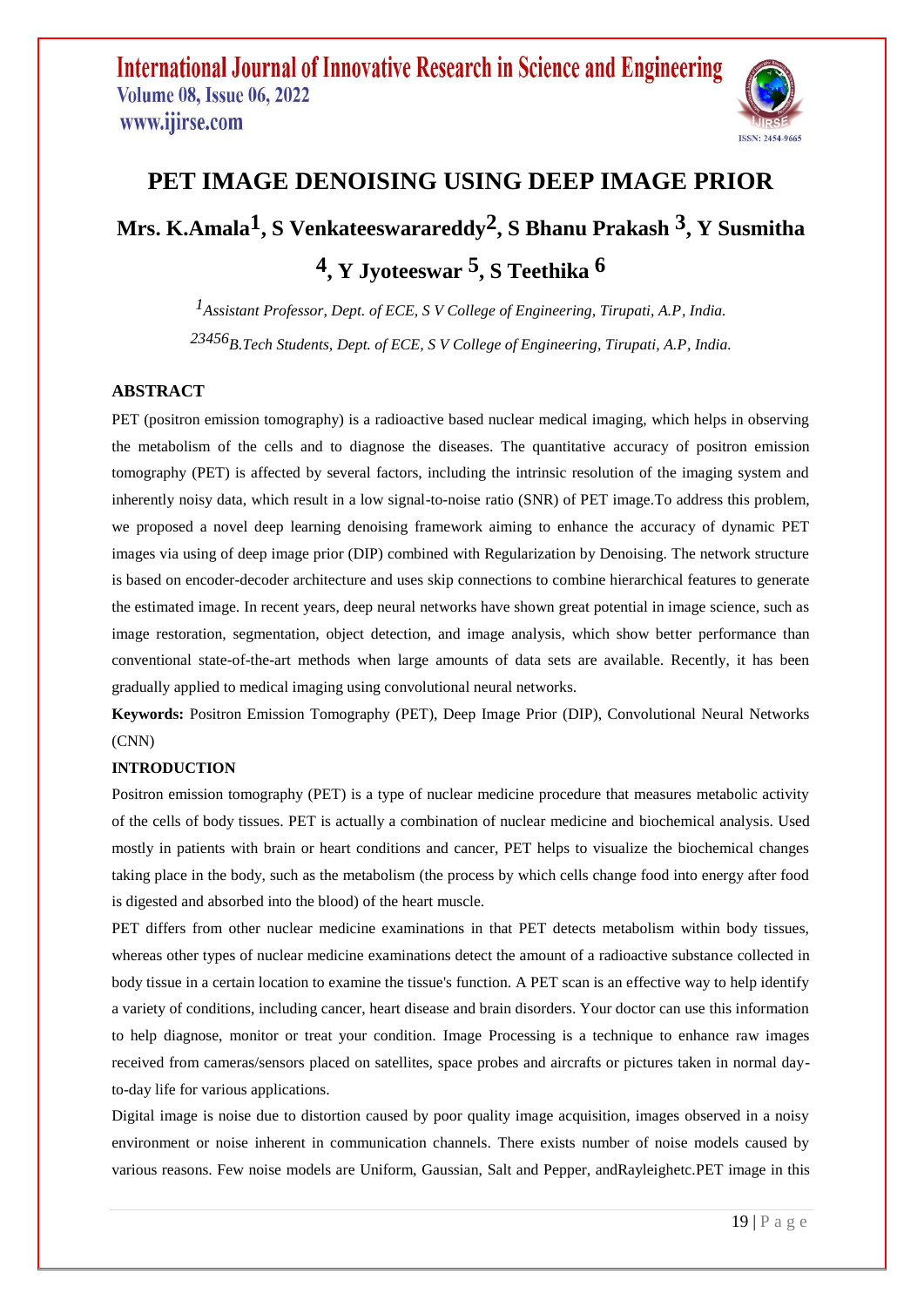

paper; we develop a novel deep learning denoising framework aiming to enhance the quantitative accuracy of dynamic PET images via introduction of deep image prior. The network input is not only random noise but other prior images. In this work, the static is used as the network input.

## **LITERATURE REVIEW**

Positron emission tomography (PET) is a nuclear medical imaging modality enabling quantitative measurements of biomolecular mechanisms by radioactive tracers in vivo. However, the quantitative accuracy of PET is affected by several factors, including the intrinsic resolution of the imaging system and inherently noisy data, which result in low signal-to-noise ratio (SNR) of PET image [1]. Therefore, it is essential to improve the quantitative accuracy of PET images. Various pre- and post-reconstruction algorithms have been developed by exploiting local statistics, spatiotemporal correlation, or prior anatomical information for PET image enhancement [2]-[4].

The pre-processing method is carried out in PET sinogram to improve the estimation of physical parameters by using the spatiotemporal correlation in dynamic PET scans[5],[6]. For post processing algorithms, conventional Gaussian filtering (GF) has been applied for PET image enhancement in clinic. Other post-processing algorithms, such as non-local mean (NLM) [7],wavelet [8], HYPR processing [9], guided image filtering [10], bilateral filtering and kinetics-induced block matching and 5Dfiltering (KIBM5D) [10] have been proposed, and outperform conventional Gaussian filtering in terms of reducing image noise as well as preserving more image structure details



Fig.1: block diagram showing the procedure of denoising the noisy PET images

In our denoising framework, the original image (e.g., noisy image) is set as a target image, and mean squared error (MSE)is used to measure the difference between the label and the network output. The network structure is based on encoder-decoder architecture and skip connections to combine hierarchical features for generating the estimated image Recently, the deep image prior (DIP) [7] shows that the structure of a generator network is sufficient to capture a great deal of low-level image statistics prior to any learning without pre-training.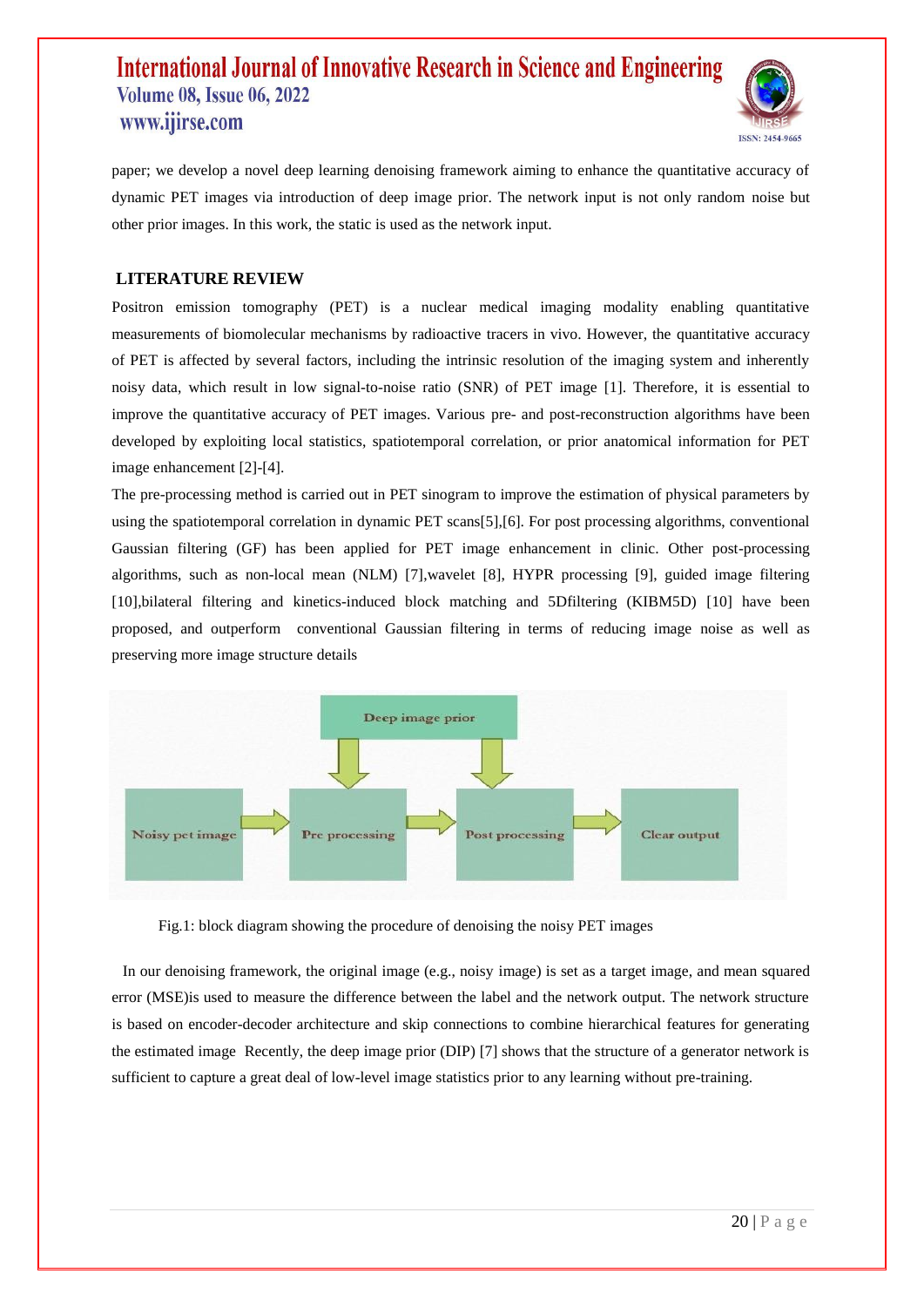

## **EXISTING METHODS**

#### **Gaussian filters**

The Gaussian blur is a type of image processing that applies a filter on an image. This filter takes the surrounding pixels (the number of which is determined by the size of the filter) and returns a single number calculated with a weighted average based on the normal distribution.

#### **Block matching and 3d filtering (BM3D)**

Block-matching and 3D filtering (BM3D) is a 3-D block-matching algorithm used primarily for noise reduction in images. It is one of the expansions of the non-local means methodology. There are two cascades in BM3D: a hard-thresholding and a Wiener filter stage, both involving the following parts: grouping, collaborative filtering, and aggregation.

#### **Non-Local Mean (NLM)**

Non-local means is an algorithm in image processing for image denoising. Unlike "local mean" filters, which take the mean value of a group of pixels surrounding a target pixel to smooth the image, non-local means filtering takes a mean of all pixels in the image, weighted by how similar these pixels are to the target pixel. These results in much greater post-filtering clarity, and less loss of detail in the image compared with local mean algorithms.

Some of the conventional noise filters are gaussian noise filters, low pass filters and high pass filters, But the problem with those filters is those that they can filter the noise only to some extent but in our PET images we have noise to greater extent than that of CT and MRI. So, we seek the help of deep image prior to solve this issue.

#### **PROPOSED METHOD**

#### **Auto Encoder:**

Auto encoder is an unsupervised artificial neural network that is trained to copy its input to output. Let's consider that we are given an image, an auto encoder will first encode the image into a lower-dimensional representation, then decodes the representation back to the image.

With appropriate dimensionality and sparsity constraints, auto encoders can learn data projections that are far more interesting than PCA or other basic techniques.

Auto encoders are only able to compress data similar to what they have been trained on. They are also lossy in nature which means that the output will be degraded compared to the original input.

#### **Noisy image**

#### **Denoised image**



Fig.2: denoising of the medical image with the proposed method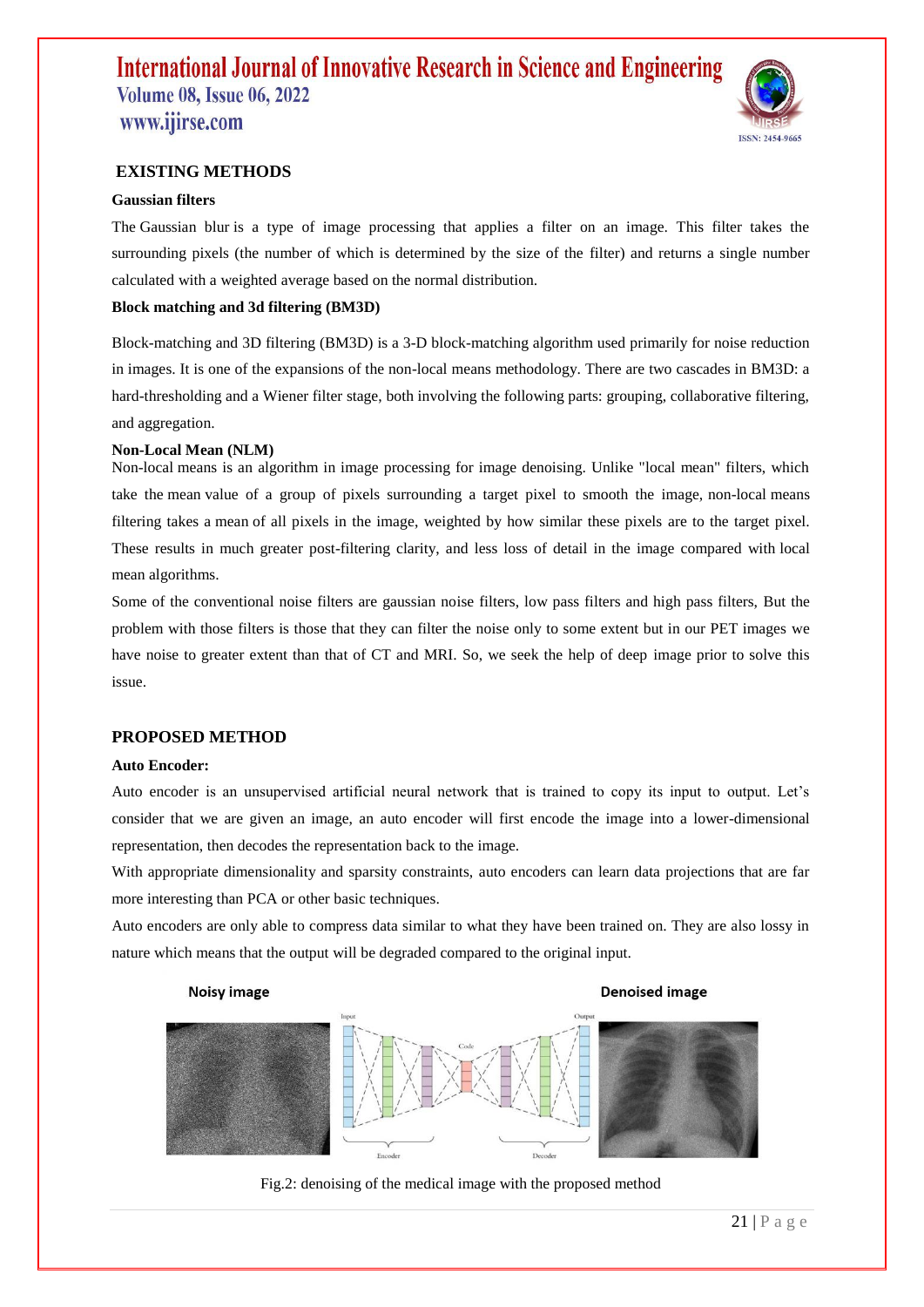

# **Architecture**

There are mainly 3 parts in auto encoders

1. Encoder: In this part of the architecture the model compresses the input data to represent the compressed data in a reduced dimension.

2. Code: Also known as Bottleneck this part of the architecture represents the compressed data that is going to be fed to the decoder.

3. Decoder: This part reconstructs the encoded data as close to the input data as possible. The output from the decoder is a lossy reconstruction of the original data.

The goal of an autoencoder is to get an output that is identical to the input. The dimensionality of the input and output is similar as obviously the goal is to get the output as identical to the input we can get.

They are trained similarly to ANNs via back propagation.



### **RESULTS**

Simulation is performed in jupyter notebook, with python 3 (ipykernel) and a number of predefined libraries and user defined functions have been used. We have developed a convolutional auto encoder which has encoder decoder-based architecture. Initially we have to add some noise to the training positron tomography images and then tarin the auto encoder with the training images by running a 100 epoch then we denoise the images with the help of the auto encoder. Then the result of the auto encoder is compared with the other conventional or existing methods.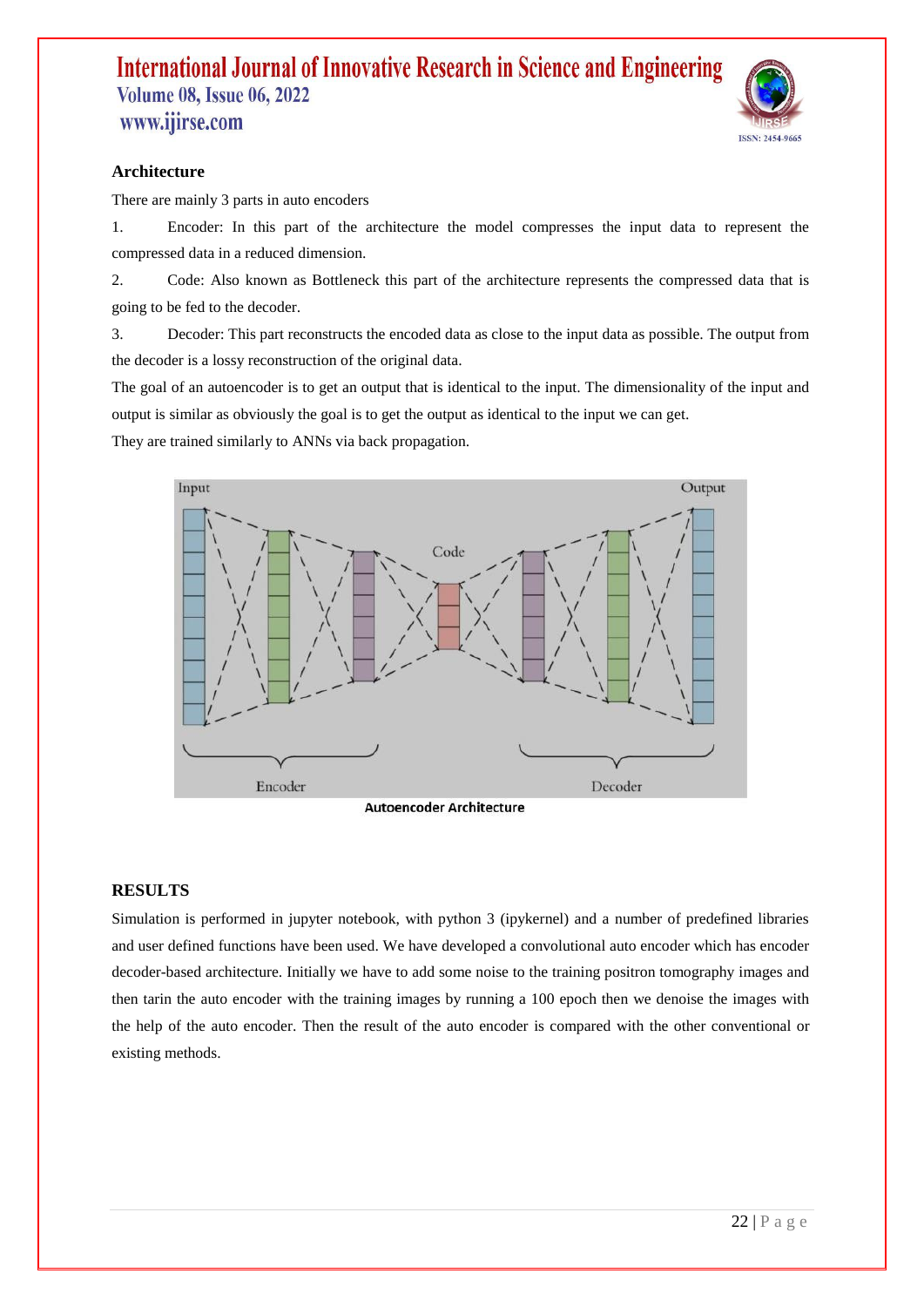



Fig.3: PET training images and images with some noise added to them.



Fig.4: comparing the denoised images of auto encoder, median filter, gaussian filter, average filter and bilateral filter.

PSNR values Autoencoder Image : 65.593830064372 dB Median Filter Image : 57.00195504282309 dB Gaussian Filter Image : 57.418811148962554 dB Average Filter Image : 57.59121497492869 dB Bilateral Filter Image : 57.79050810168804 dB

Fig.5: Final output showing PSNR (Peak Signal to Noise Ratio) of all denoising techniques.

## **CONCLUSION**

In this work, we developed a novel deep learning denoising framework aiming to enhance quantitative accuracy of dynamic PET images via introduction of deep image prior combined with Regularization by Denoising that is by using a convolutional auto encoder. The proposed method avoids the need of high-quality noiseless images, and random noise or prior images can be used as the network input. Furthermore, the method combines the pre-